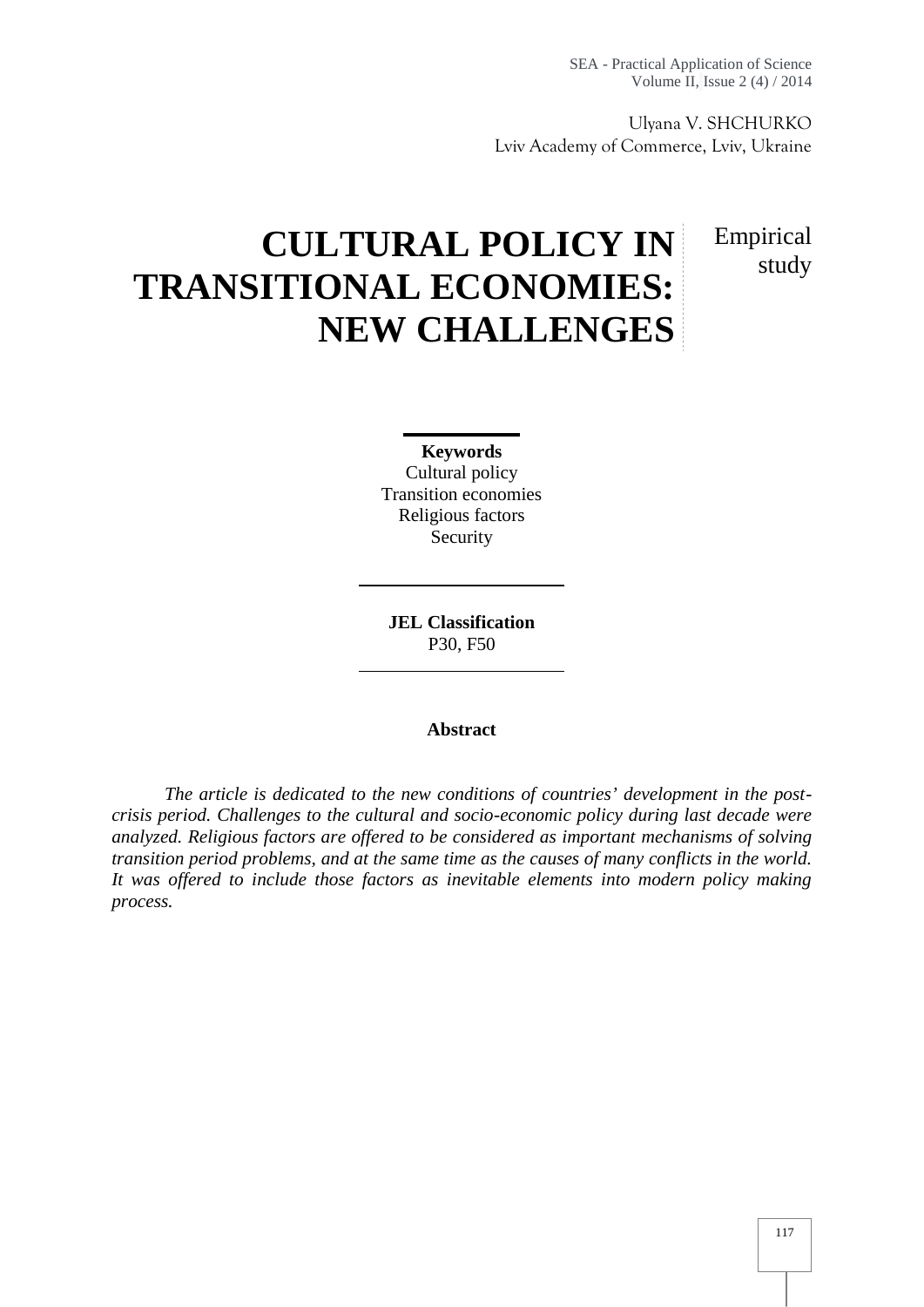### **Introduction**.

Changes in the society and economy worldwide are causing new approaches to governing national policies in every country. The challenges we face demand adequate reaction to keep the right way of leading the society and the people. Ukraine as a newly independent state (got independence 23 years ago – in 1991) has many problems to solve and adapt to the EU politics, and a constantly changing situation in the neighbouring countries. Cultural policy of Ukraine has been reformed lately regarding the growing importance of ethnical and religious matters.

The beginning of the XXI century belief was marked by changes in foreign and domestic policies of the former Soviet Union republics, now included into the Commonwealth of Independent States. Especially, these changes were evident in the countries-neighbours that belong to the family of Slavic nations: Russia, Ukraine and Belarus. Communication (natural and forced) that had lasted for a long time was weakened by the collapse of the Soviet Union in 1991. Ukraine and other post- Soviet countries began the phase of development in the new geopolitical conditions. The processes of globalization and integration involved not only the world's leading nations that dictate their own rules, but also the states that have no direct impact on the world of politics. Ukraine is still in the transitional process: both internally and externally.

Modern conditions of domestic and foreign policy force countries to recognize the factors that were previously not given much importance to. Among them we should select one of the most important at this stage of development – the religious factor. The growing role of religion may be explained by many years of "forbidden" practice, the existence of "state atheism" and the status of religion as "opium" for the people during the Soviet times. Another explanation may consider an increasingly important role of religious factor in the global world in general.

As we explored international surveys on religion and religiosity of the nations there appeared a fact that countries with transitional economy in cultural and religious matters were among the leading ones in the Euro-Asian space. As can be seen from the Table 1, Poland is among the top-five EU countries by its religiosity – 80% of the people believe in God, Romania – 90%, Slovakia – 61%, other countries: Croatia – 67%, and Turkey – 95%.

The following is a list of European countries ranked by religiosity, based on in God, according to the Eurobarometer Poll 2005. The 2005 Eurobarometer Poll asked whether the person believed that "there is a God", "there is some sort of spirit of life force", "didn't believe there is any sort of spirit, God or life force".

Social and religious development of the country is largely caused by a certain set of features that have been formed as a result of the spiritual and material life of the nation. Confirmation of the fact was found when we compared vectors of development of Central-Eastern European countries - former members of the socialist camp. Those countries on the way of their transition reached natural niches along with the religiously and culturally related countries in Western Europe. As Borowik I. (Birowik, 2004) says, the Church became a substrate of civil society, the most organized, clear and consistent opponent of the regime, the institution which with its authority threw communism out of historical and cultural heritage of European nations.

Comparing the results of the above mentioned Eurobarometer Poll (2005) with other researches on religiosity in the Central-Eastern European countries at the beginning of their transition period we would like to demonstrate the results of European Values Study (1999). As we see from the Table 2, religiosity in Poland,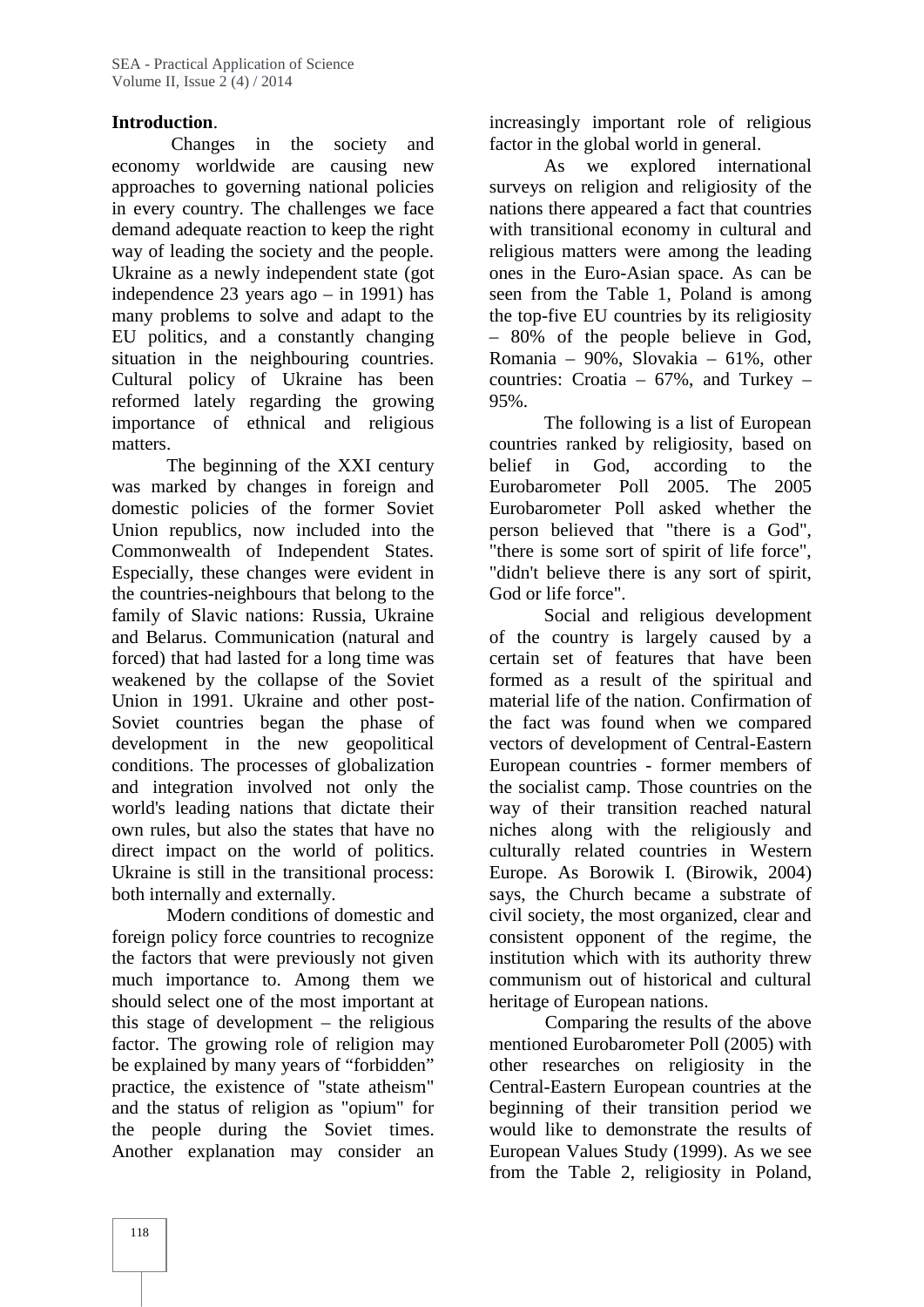Slovakia, Romania and Hungary was even higher at the beginning of the period of their joining the EU. There could be two explanations: first – methodologies of the surveys were different, second – in transitional periods cultural and religious matters become more important than material ones. Then – when you get your welfare conditions, you leave God and religion behind. It may also be true for the developed EU countries, where religiosity is declining. Table 1 shows that the religiosity in the leading EU countries is lower than  $50\%$  – e.g. Germany – 47%, Netherlands – 34%, Denmark – 31%, Sweden  $-23%$ .

In the Central-Eastern European countries, despite the common period of socialist development, a significant difference is traced in such indicators as the declaration of faith in God, religious behaviour, affiliation with a religious organization, the level of trust in the Church, etc. According to the integrated results of 14 indicators (got in the European researches during 1991-2004), all countries have several particular types of declaring religious and social values. Vectors of the CEE countries' development differed in the relationship of the Church and state. Each country chose a model that better met the cultural, ethnic and spiritual specifics of its nation. However, the enlargement enabled these countries to join a common system of values of "big" Europe and became a natural part of it. Figure 1 shows three types of countries in Europe divided according to different interrelations between Church and state.

At the beginning of the XXI century the Church faced one of the most important factors that determined the development of socio-economic processes not only in the world, but in Ukraine in particular. Since the late 80s when the Church was allowed to resume its missionary and educational activities, the share of believers and the influence of the Church on social and political development of Ukraine have significantly

increased. According to various experts, for the past five years the level of trust in the Church as a social institution has been the highest: According to the nationwide poll conducted by the Institute of Social and Political Psychology (January 2006), the credibility of the Church by the citizens of Ukraine is 57, 9%. The results of the Razumkov Center survey show constant high level of trust in the Church (Table 3).

Research is conducted by the Razumkov Center from 1 to 5 April 2011. It polled 2,009 respondents aged over 18 in all regions of Ukraine for the sample representing the adult population of Ukraine by main socio-demographic indicators. The survey was conducted in 132 towns (including 79 urban and 53 rural settlements). The error margin (excluding design effect) does not exceed 2.3% with probability of 0.95. The latest survey on the trust issue was conducted 20 - 24 December 2013; 2010 respondents aged over 18 from all regions of Ukraine. The error margin – 2,3% (Razumkov, 2013).The results of the Public Opinion

Poll conducted by the Sociological Service Razumkov Centre confirm the steadiness of a tendency towards an increase in the number of citizens who identify themselves as believers. In 2000- 2002, the share of believers grew from 57.8% to 60.2%. The poll was carried out on October 18-28, 2002. 2,000 respondents over 18 and above were polled. The sample was selected by geographic location and represented a cross-section of basic socio-demographic groups. Given that the reliability level is 95% and the ratio between variables ranges from 0.1:0.9 to 0.5:0.5, the standard deviation is within 1.34%-2.24% (Dudar, Shangina, 2001).

Confessional situation in Ukraine now gives reason to state that all major religions and movements are represented in our country. The confessional map of Ukraine (2005) may be submitted as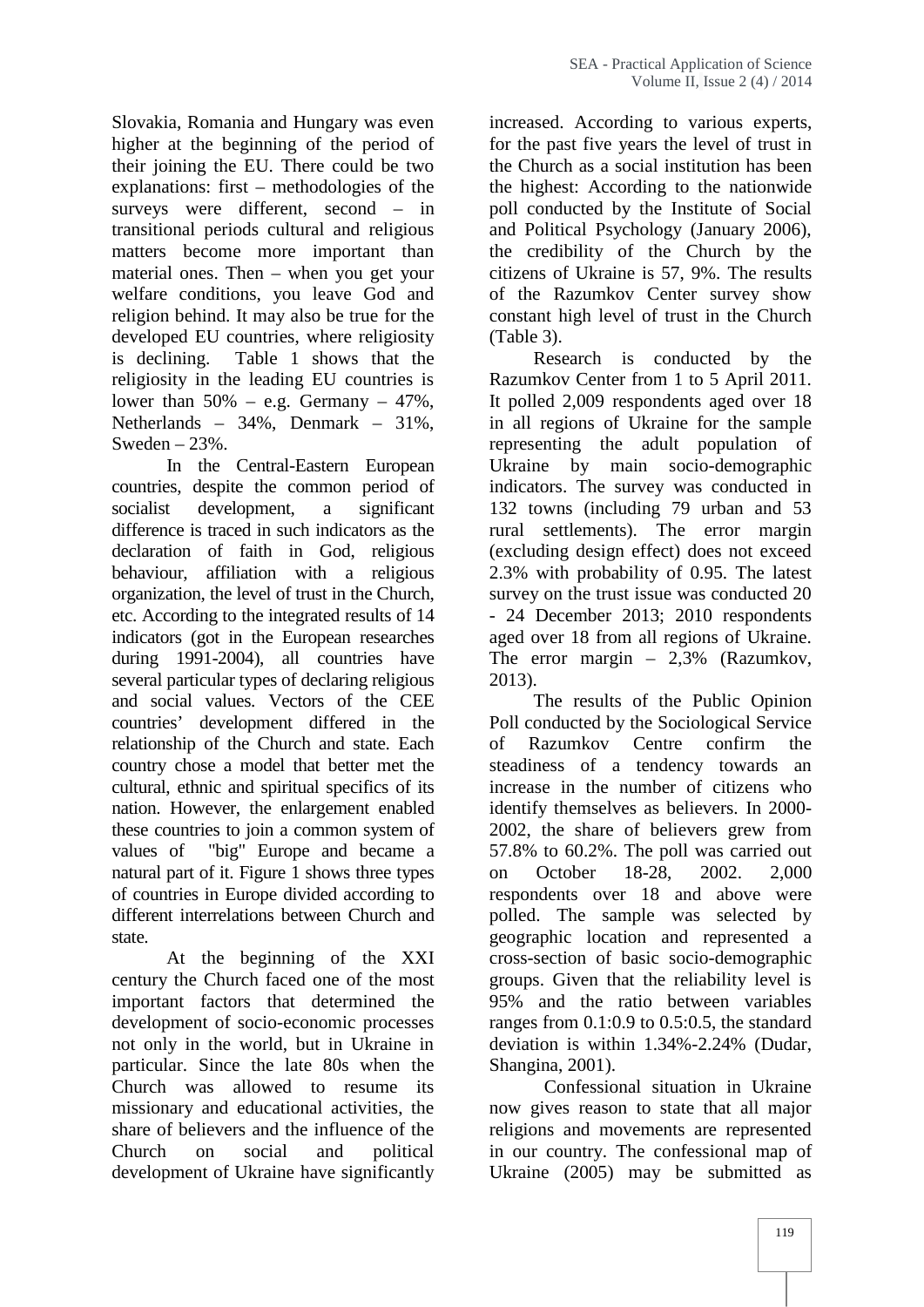follows: 95% of all religious organizations consider themselves Christian, 1.6% - Islamic, 0.9% - Jews, 0.44% Buddhist and of other Eastern religions, 0.9% - other religion. The Christian denominations are divided into: 51.8% - Orthodox, 29.1% - Protestant, 11.5% - Greek Catholic, 3.3% - Roman Catholic community. Each of these denominations is represented by numerous faithful communities abroad and in the EU in particular.

Regarding the increasing importance of religion we should remember that it can have two different roles in the society – positive and negative. Most of the regional and local conflicts during the past decades were caused by reasons religious misunderstanding: former Yugoslavian republics, Kosovo, Caucasian region, Sector Gaza etc. and led to a long war status in the countries. It ended into political destabilization, economic crises and social problems in the regions. Most of the current conflicts started as religious ones, then transformed and became little wars, where everybody forgot about the original reasons. When there is a permanent conflict or a war in the oil producing countries, it is usually a huge economic problem that results into the world's problems with oil, gas, or petrol, but it originally started as a conflict between different ideologies, religious bases or confessional counteractions. Figure 2 depicts locations of conflicts, including terrorist attacks, ethnical and religious oppositions.

**Another form of religions influence on the society and economy – positive effect that moral-ethical principles have in the society.** All the religions (if they are not newly founded) have positive ethical statements as their bases. Every religion (most of the world ones) encourages following the rules, loving the others, behaving as you want the others to behave, don't kill or rob, respect all the people and their property etc. And it is a perfect guide to live in the society and have economic activity that is

of common good. Keeping to the main religious postulates leads to working hard, responsible and fair, respecting the others and living in peace. Originally all those principles if they are kept and promoted should provide a better life to a single person, a family, a country and a whole society.

**While following the rules concerning economic behaviour the believers are more efficient economic agents, and form human resource of higher quality.** Though believers of different religious movements behave differently in economic relations, and it needs to be studied deeply to find the of those differences and understand their motivation.

As it is obvious that governments should consider religion as strong power in the society, we would like to emphasize the importance of including the Church as institution into the process of developing the concept of national security, participation in campaigns against corruption, decreasing the shadow economy level. Russia realized this idea many years ago and, for example, a series of materials "Anti-corruptionists' Library" was prepared by the state authorities in coordination with representatives of religious denominations: Orthodox, Judaism and Islam.

The National Security Concept of 1997 stresses on "... the crucial role the Russian Orthodox Church (ROC) and the churches of other denominations have in the preservation of traditional spiritual values." The threat from destructive religious organizations are also separately registered in the Concept, "... we must take into account the destructive role of various religious sects that cause significant damage to the spiritual life of Russian society, presenting a direct threat to life and health of Russian citizens and are often used to conceal illegal activities" (Verkhovsky, 2001). In the new Concept of 2000 the emphasis is shifted from the impact and responsibility of the Church to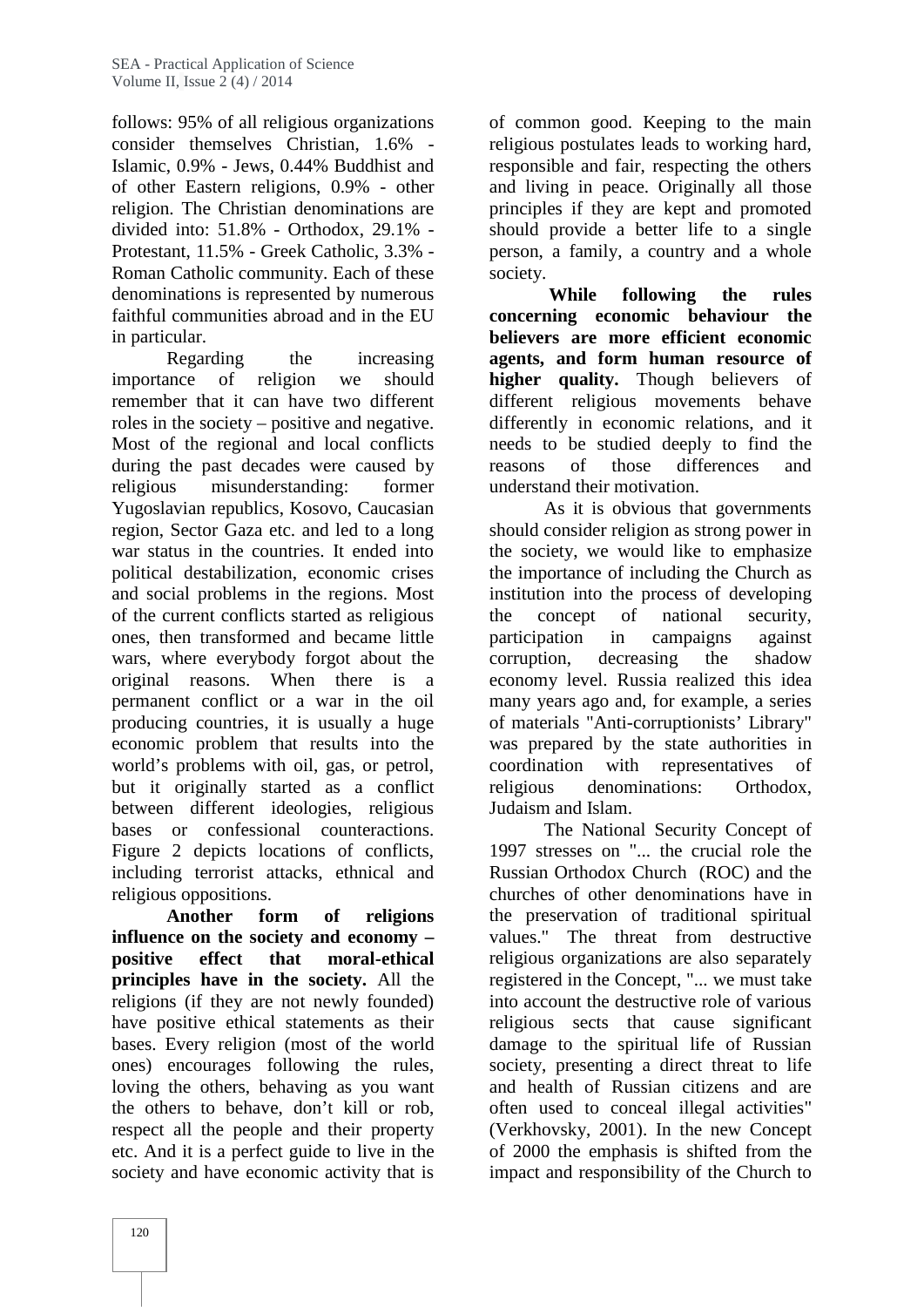the role of the state: not the ROC, but the state defends the "cultural, spiritual and moral heritage, historical traditions and norms of public life," forms a "state policy in the field of spiritual and moral education of the population "and opposes" negative influence of foreign religious organizations and missionaries" (Verkhovsky, 2001).

Active position of the Church on the main issues of socio-economic development, problems and threats to society and the national security may become determining. Some steps in this direction have been done by the major Churches in Ukraine: the Orthodox and Greek Catholic. Ukrainian Orthodox Church (in communion with the Moscow Patriarchate) is guided by official documents of the ROC, including Fundamentals of social vision and Set of moral principles, the Ukrainian Orthodox Church of Kiev Patriarchate has developed and adopted its social doctrine, "The Church and the World" (2001), the Ukrainian Greek Catholic Church is guided by the social doctrine of the Catholic Church. In addition, at the Council in 2002 it adopted the "Public roadmap of the believer". They include 10 principles that should guide the faithful in their daily activities.

At the moment potential support of the Church in solving social problems, participation in the development and implementation of strategic documents (including the concept of national security) remains unclaimed by the state. The Concept (Principles of State Policy) of the national security of Ukraine (1997) includes one paragraph devoted to religious and spiritual development, which refers to the "providing development of the religious identity of all nationalities" (Concept 1997).

The decree of President of Ukraine from 12.02.07 "On National Security Strategy of Ukraine" paid more attention to the religious development. Paragraph 2 among the priorities of protecting national

interests identifies "limited government interference in the affairs of religious organizations." Among the strategic priorities of national security policy, Paragraph 3.1. emphasizes "achieving the consolidation of society through the resolution of ...confessional conflicts." Paragraph 3.4. gives a "prevention of spreading religious intolerance in the media" as one of the state policy priorities in humanitarian sphere (Decree 2007).

### **Conclusions**.

As we see, religion and religious values became important not only for the lives of individuals, but for the society, state development, economic relations and even national security. Those countries of Central-Eastern Europe that at their transitional periods included religious factor into decision making policy successfully became members of the EU. Now Ukraine is on the way of joining economic and political community, and the importance of newly appeared challenges to the social life should be taken into consideration while developing state documents and improving state policy in cultural sphere.

#### **Bibliography**

- [1] Borowik I., (2004), Religion and Civil Society in Poland, *Process of Democratic Transformation. Zagreb*, Institute for Social Research, 359 p.
- [2] Dudar N., Shangina L., (2001), Faith and Religion, *Life of Ukrainians. Razumkov Centre*, Kyiv, pp.267-288. (in Ukr.)
- [3] Eurobarometer Poll, (2005), available at http://www.gallup.com/se/Social-Economic- Analysis.aspx.
- [4] European Values Study (1999), available at http://www.europeanvaluesstudy.eu/evs/surve ys/survey-1999-2000.html
- [5] Presidential Decree from 12 February, 2007. 105/2007, available at http://www.president.gov.ua/ru/documents/57 28.html.
- [6] Razumkov Centre. Public Opinion Polls (2013), available at http://www.razumkov.org.ua/eng/socpolls.php ?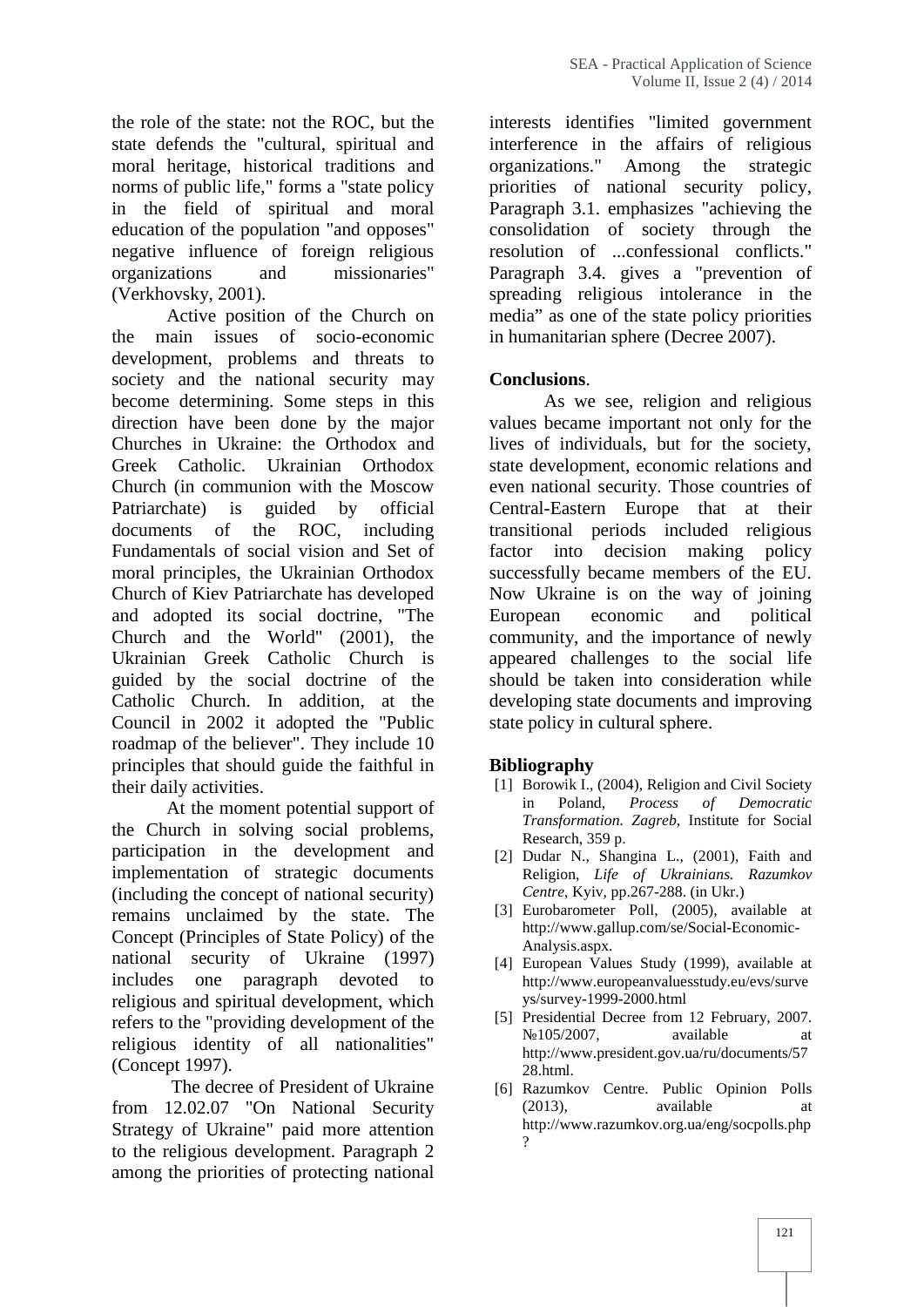- [7] The Concept (Principles of State Policy) of the National Security of Ukraine, available at http://www.nbuv.gov.ua/law/97bez.html.
- [8] Verkhovsky ., (2001), Religious factor in Parliamentary and Presidential campaigns in Russia oscow, Spiritual library, 532 p. P.49. (in Rus.)
- [9] \*\*\*, (2007), Special report: The new wars of religion. An old menace has returned, but in very different forms, *The Economist*, Nov 1<sup>st</sup>, available at a state at  $\alpha$ http://www.economist.com/specialreports/disp laystory.cfm?story\_id=10015219.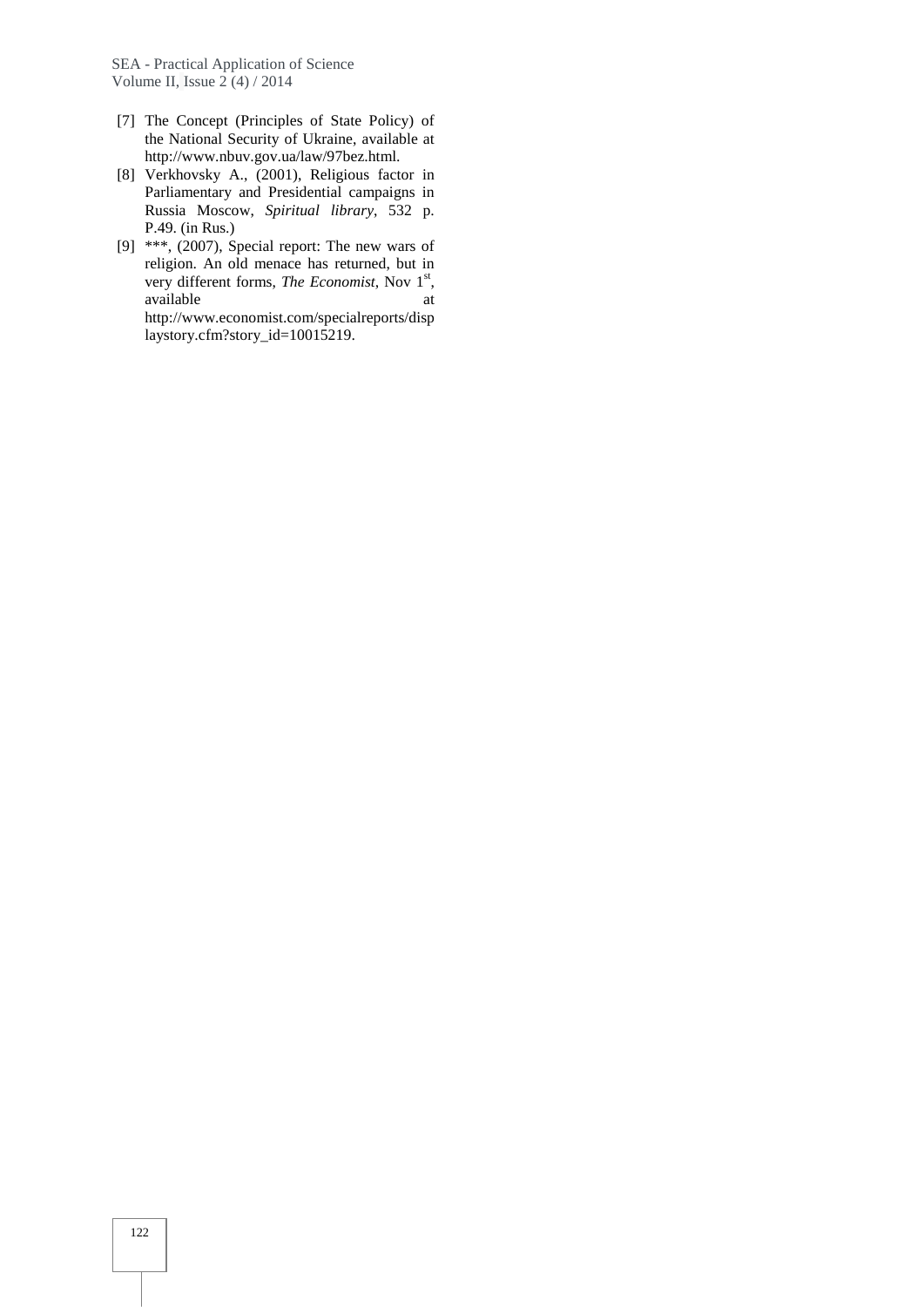| Country               | "I believe      | "I believe there is some | "I don't believe there is any |  |
|-----------------------|-----------------|--------------------------|-------------------------------|--|
|                       | there is a God" | sort of spirit or life   | sort                          |  |
|                       |                 | force"                   | of spirit, God or life force" |  |
| Malta                 | 95%             | 3%                       | 1%                            |  |
| Cyprus                | 90%             | 7%                       | 2%                            |  |
| Greece                | 81%             | 16%                      | 3%                            |  |
| Portugal              | 81%             | 12%                      | 6%                            |  |
| Poland                | 80%             | 15%                      | 1%                            |  |
| Italy                 | 74%             | 16%                      | 6%                            |  |
| Ireland               | 73%             | 22%                      | 4%                            |  |
| Slovakia              | 61%             | 26%                      | 11%                           |  |
| Spain                 | 59%             | 21%                      | 18%                           |  |
| Austria               | 54%             | 34%                      | 8%                            |  |
| Lithuania             | 49%             | 36%                      | 12%                           |  |
| Germany               | 47%             | 25%                      | 25%                           |  |
| Luxembourg            | 44%             | 28%                      | 22%                           |  |
| Hungary               | 44%             | 31%                      | 19%                           |  |
| Belgium               | 43%             | 29%                      | 27%                           |  |
| Finland               | 41%             | 41%                      | 16%                           |  |
| <b>United Kingdom</b> | 38%             | 40%                      | 20%                           |  |
| Latvia                | 37%             | 49%                      | 10%                           |  |
| Slovenia              | 37%             | 46%                      | 16%                           |  |
| France                | 34%             | 27%                      | 33%                           |  |
| Netherlands           | 34%             | 37%                      | 27%                           |  |
| Denmark               | 31%             | 49%                      | 19%                           |  |
| Sweden                | 23%             | 53%                      | 23%                           |  |
| <b>Czech Republic</b> | 19%             | 50%                      | 30%                           |  |
| Estonia               | 16%             | 54%                      | 26%                           |  |
| <b>EU25</b>           | 52%             | 27%                      | 18%                           |  |
| Romania               | 90%             | 8%                       | 1%                            |  |
| Bulgaria              | 40%             | 40%                      | 13%                           |  |
| Croatia (not in       | 67%             | 25%                      | $7\%$                         |  |
| EU                    |                 |                          |                               |  |
| Switzerland (not      | 48%             | 39%                      | 9%                            |  |
| in EU)                |                 |                          |                               |  |
| Iceland (not in       | 38%             | 48%                      | 11%                           |  |
| $EU$ )                |                 |                          |                               |  |
| Norway (not in        | 32%             | 47%                      | 17%                           |  |
| EU                    |                 |                          |                               |  |
| Turkey (not in        | 95%             | 2%                       | 1%                            |  |
| EU)                   |                 |                          |                               |  |

Table 1: Religiosity in the European countries

*Source: Eurobarometer Poll, 2005* at http://www.gallup.com/se/Social-Economic- Analysis.aspx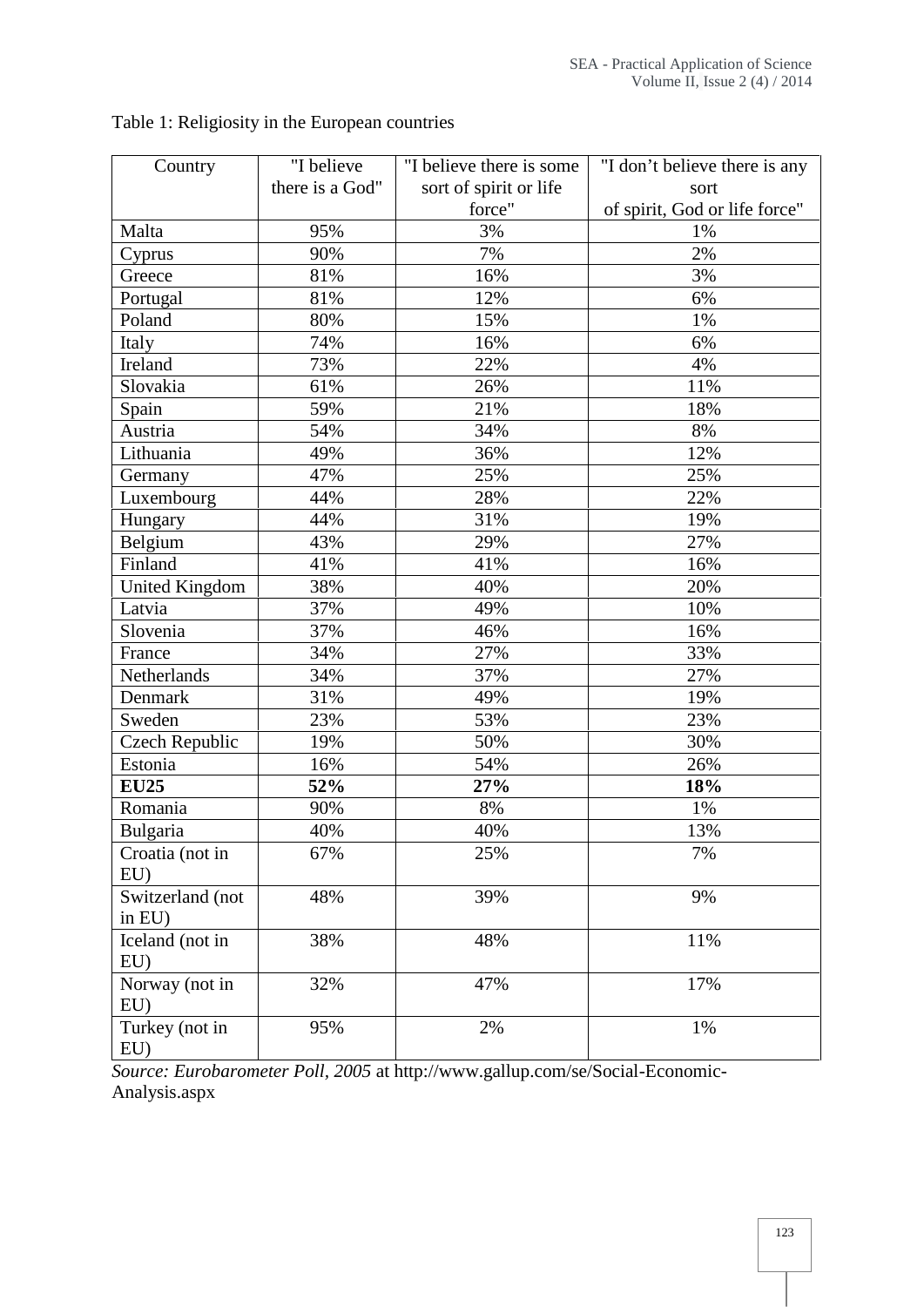|                |                | Consider      | Believe in | Attend church  | Pray often |
|----------------|----------------|---------------|------------|----------------|------------|
|                | Country        | themselves as | God        | every month or | during a   |
|                |                | believers     |            | often          | week       |
|                | Average (33)   | 66,5          | 77,3       | 35,5           | 37,3       |
|                | countries), %  |               |            |                |            |
|                | Ukraine        | 77,0          | 81,7       | 17,9           | 36,6       |
| 2              | Poland         | 93,9          | 97,1       | 78,1           | 68,4       |
| 3              | Slovakia       | 81,6          | 82,9       | 49,8           | 49,5       |
| $\overline{4}$ | Hungary        | 57,5          | 67,3       | 17,8           | 38,9       |
| 5              | Romania        | 84,8          | 96,3       | 46,5           | 69,6       |
| 6              | Moldova        | 82,3          | 90,6       | 22,6           | ---        |
| 7              | Russia         | 66,9          | 71,3       | 9,6            | 23,7       |
| 8              | <b>Belarus</b> | 27,5          | 82,9       | 14,5           | 26,6       |

## Table 2: Indicators of religiosity of the Central-Eastern European countries

*Source: European Value Studies, 1999*

| Table 3: Level of trust in the Church in Ukraine (2000-2011), % |  |
|-----------------------------------------------------------------|--|
|-----------------------------------------------------------------|--|

|                  | Trust   | Rather | Rather      | Totally     | Difficult |
|------------------|---------|--------|-------------|-------------|-----------|
| <b>Period</b>    | totally | trust  | don't trust | don't trust | to answer |
| December 2013    | 22.6    | 41.9   | 13          | 11.9        | 10.5      |
| April 2011       | 32.1    | 38.9   | 13.8        | 6.6         | 8.5       |
| October 2009     | 25.1    | 40.9   | 11.9        | 11.7        | 10.3      |
| March 2009       | 29.7    | 34.6   | 11.8        | 12.8        | 11.0      |
| December 2008    | 26.2    | 36.8   | 13.2        | 10.5        | 13.4      |
| February 2008    | 32.0    | 35.1   | 13.1        | 7.2         | 12.6      |
| December 2007    | 30.8    | 35.0   | 12.4        | 11.1        | 10.6      |
| March 2007       | 31.2    | 36.1   | 13.9        | 8.8         | 9.9       |
| December 2006    | 27.8    | 32.5   | 15.2        | 10.7        | 13.9      |
| May 2006         | 26.4    | 33.2   | 16.7        | 10.5        | 13.3      |
| November 2005    | 26.3    | 33.7   | 13.2        | 11.8        | 14.9      |
| February 2005    | 29.9    | 31.2   | 14.9        | 12.7        | 11.2      |
| December 2004    | 31.1    | 29.7   | 14.5        | 14.0        | 10.7      |
| March 2004       | 28.2    | 32.1   | 16.0        | 15.9        | 7.8       |
| December 2003    | 28.0    | 33.5   | 14.9        | 12.9        | 10.7      |
| February 2003    | 27.2    | 30.1   | 14.5        | 17.7        | 10.5      |
| November 2002    | 30.9    | 30.9   | 14.4        | 14.4        | 9.4       |
| June 2002        | 30.0    | 30.0   | 15.4        | 15.9        | 8.7       |
| February 2002    | 29.9    | 29.7   | 15.4        | 14.2        | 10.7      |
| December 2001    | 31.0    | 29.6   | 11.6        | 15.7        | 12.2      |
| February 2001    | 29.0    | 33.8   | 11.5        | 15.8        | 9.9       |
| December 2000    | 30.6    | 33.8   | 14.3        | 14.5        | 6.8       |
| <b>July 2000</b> | 33.7    | 29.4   | 14.3        | 14.9        | 7.7       |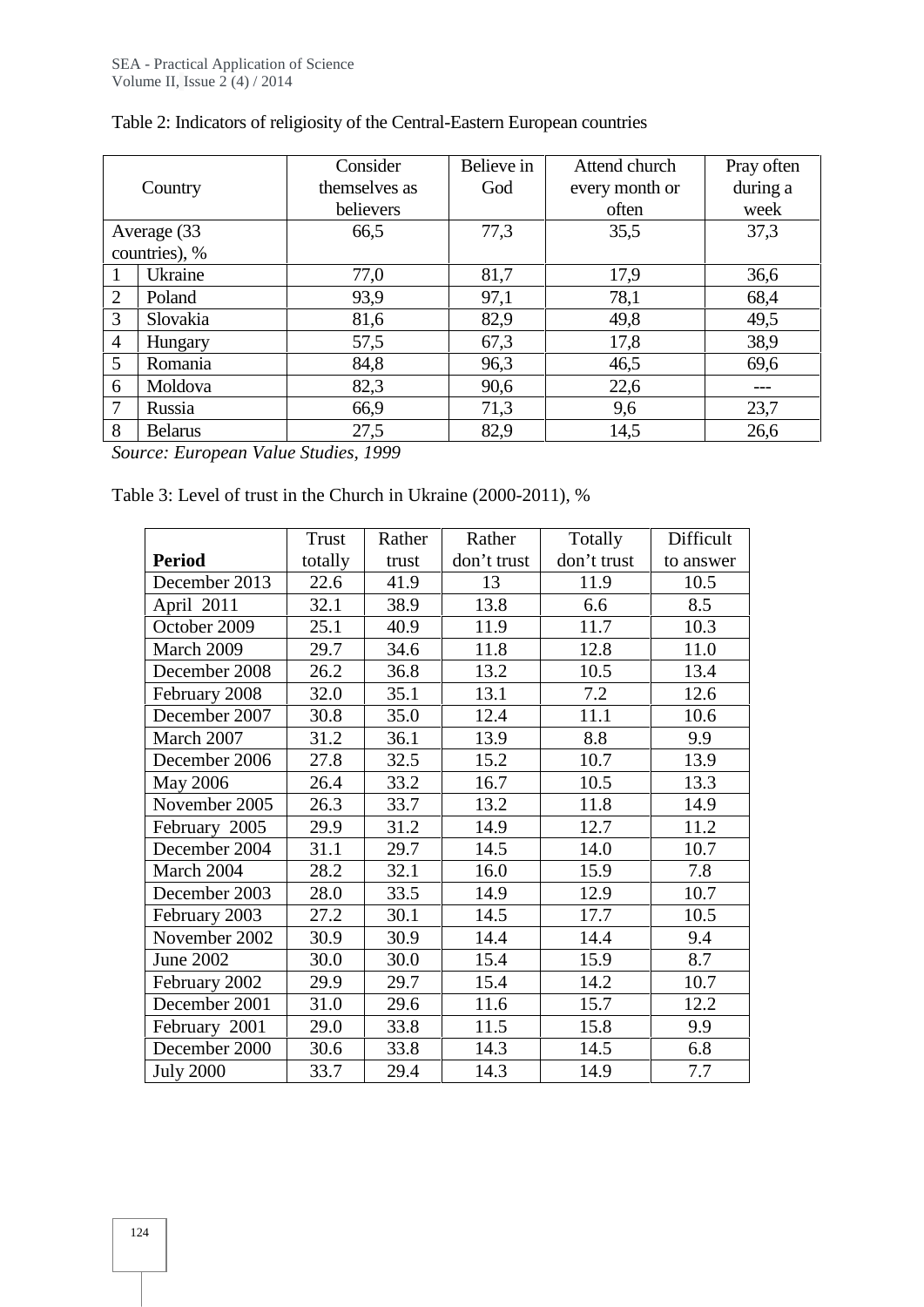

Figure 1. Types of countries according to social-religious relations



Figure 2. Allocation of conflicts, including religious ones, 2007

*Source: The Economist. Nov 1st 2007. Special report: The new wars of religion. An old menace has returned, but in very different forms – The Economist. Nov 1st 2007, available at http://www.economist.com/specialreports/displaystory.cfm?story\_id=10015219*